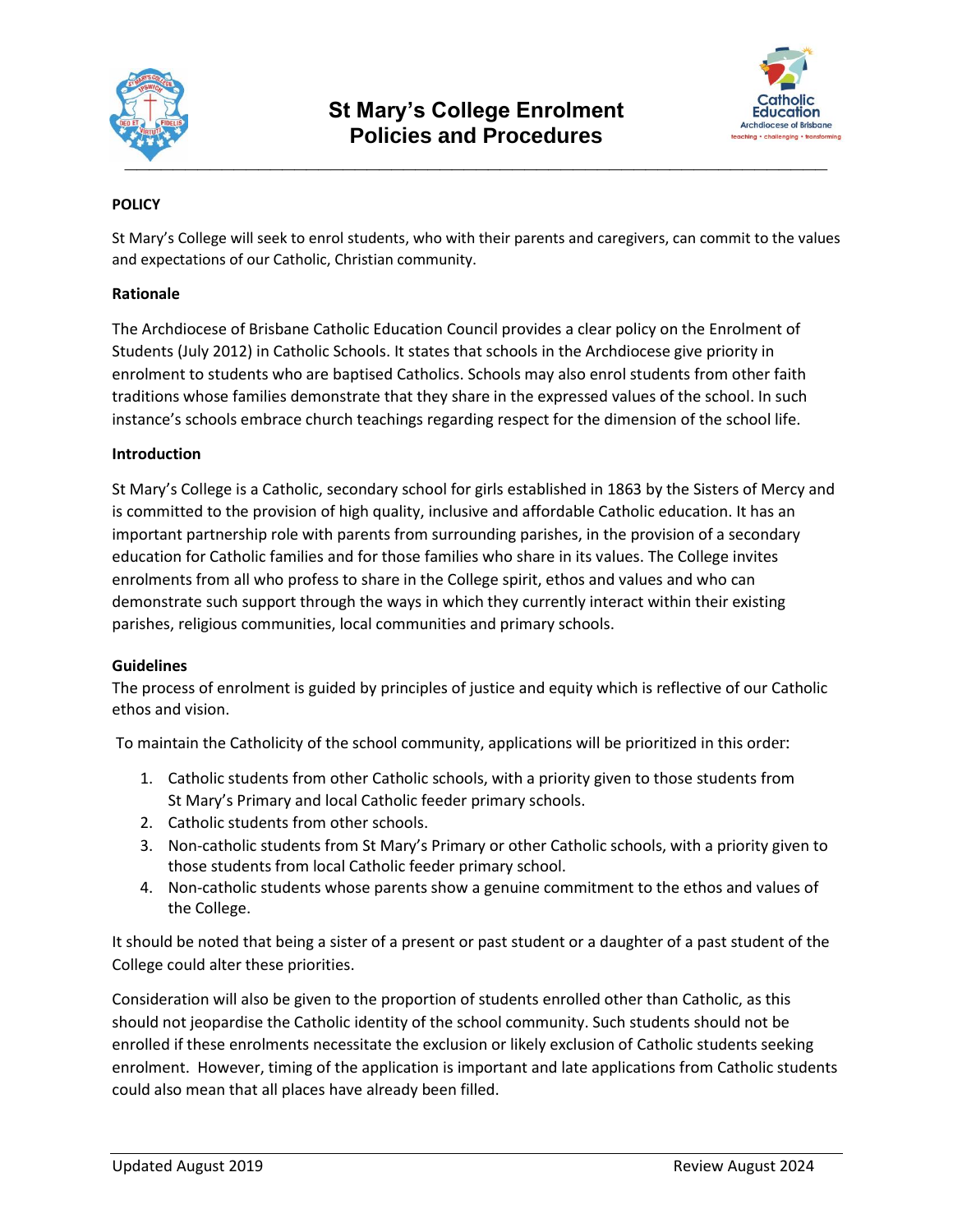



## **Making an Application for Enrolment**

All applicants to St Mary's College need to be aware of the culture and ethos of the college as a Catholic school. As per the Catholic Education Policy, they must express a desire and willingness to:

- Share in the expressed values of the school
- Contribute positively and actively to enhance the spiritual life of the school
- Commit to and support the College policies and procedures
- Be prepared to work in partnership with the College staff

Enrolment application is completed online, via the College Website. Parents will complete this form and pay the Enrolment Application Fee. The following paperwork is also required:

- Child's Birth Certificate (the original must be sighted at Interview); and
- Copy of Baptism Certificate and any other paperwork related to the child's sacramental program (if applicable); and
- Evidence of child's participation in her current school including school reports and other relevant information to support enrolment.

#### **Interview Process**

On receiving a completed Enrolment Application, the College will process the enrolment in a timely manner. Once the application is complete, parents and the child will be invited to attend an interview with a member of the College Leadership Team, or person nominated by the College Principal. The interview process will be used to establish with parents the expectations upon students and families to participate in the life of the Catholic school community. Discussion will also occur around the compulsory formal Religious Education classroom program. The religious life of the College, including prayer and worship and any social justice and service programs, are similarly discussed regarding expectations to participate.

Following the interview, it will be at the discretion of the Principal as to whether a place can be offered. This will be based on information gathered through the application and interview, considering factors such as, a student's spiritual, educational and behavioral history, as well as a student's potential contribution to the school, and of course, the availability of a place.

An offer of placement is conditional upon acceptance by parents/caregivers of the College Policies and Guidelines which govern school practices. This includes an acceptance of the College Fees Policy.

Interviews will be conducted when the student is in Year 5 or 6 but may occur at any time prior to commencement given individual circumstances.

### **Finalising the enrolment**

Each decision of acceptance of an applicant for enrolment shall be at the discretion of the Principal within the policy and guidelines endorsed by the College Board, and in line with Brisbane Catholic Education enrolment guidelines. A letter notifying parents of the outcome will be forwarded within two months of the interview. If there is a letter of offer, enrolment will only be confirmed upon the completion of the Confirmation of Offer and payment of the Enrolment Confirmation Bond. It should be noted that the letter of offer is only valid for a maximum of two months from the date of offer.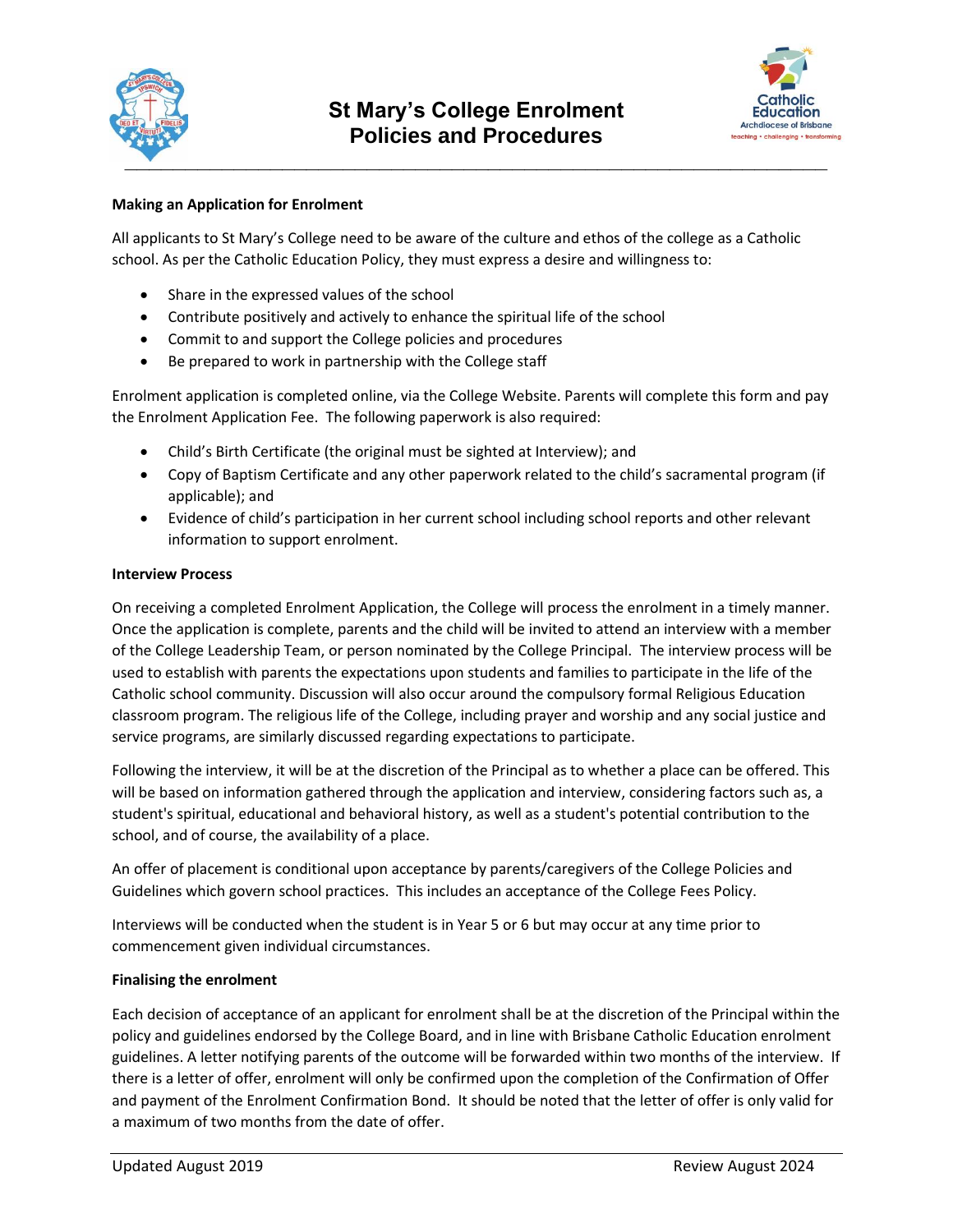



The Enrolment Confirmation Bond is non-refundable if the student does not take up the place. The Confirmation of Offer includes an indication that the applicant can make full and regular payment of College Fees and Levies. Students who are not offered an enrolment initially may be placed on the Enrolment Waiting List.

It is the expectation of St Mary's College that students will be enrolled under the name given on their Birth Certificate, unless parents or legal guardians can produce a document demonstrating that the child's name has been legally changed. However, the enrolling parent may direct for the child to be *"known by*" another name whilst at school, provided that the Principal is satisfied such an action is not intended to defraud, to contravene a court order or to infringe the rights of the other parent. In these circumstances, all informal school records, e.g. the attendance roll for each class or merit awards will reflect the other name. All formal school records, e.g. enrolment documents, school photos and school reports will reflect the child's name as shown on the birth certificate.

The decision as to whether to permit a child to be known at school by a name other than that on the birth certificate is one which is made by the Principal based on the unique facts of each case. Parents would make this request in writing addressed to the Principal to be filed with the enrolment paperwork.

Inaccurate information supplied to the College or nondisclosure of information may lead to the cancellation of offer and / or enrolment.

# **Students requiring Significant Educational Adjustments**

St Mary's College recognises that there are students with special needs, and endeavours, as far as possible, given the available resources, to enhance and support the learning of all students. Enrolment of students requiring significant educational adjustments will proceed according to guidelines set down by Brisbane Catholic Education and the Enrolment Support Process. This process is commenced at the discretion of the principal and is managed by the Support Teacher: Inclusive Education and other support staff, such as the Guidance Counsellor. If special needs become apparent after enrolment, the process may be started at any time.

Parents need to be aware this process can take considerably more time, as an individual learning plan is developed and shared with all stakeholders.

It is the responsibility of parents to disclose all relevant information regarding a child's special needs at the time of making application for enrolment.

### **Changes in family circumstances**

The College recognises that changes may occur with family living arrangements over the six years their daughter attends the College. In the situation where a change in the student's living situation occurs, the College should be notified of such changes. Should this change involve a separation of parents, the College should be informed of any change of address and, where relevant, of the details of any parenting plan which is in place. A clear understanding of issues associated with access to the student and to information about the student should be established at this point.